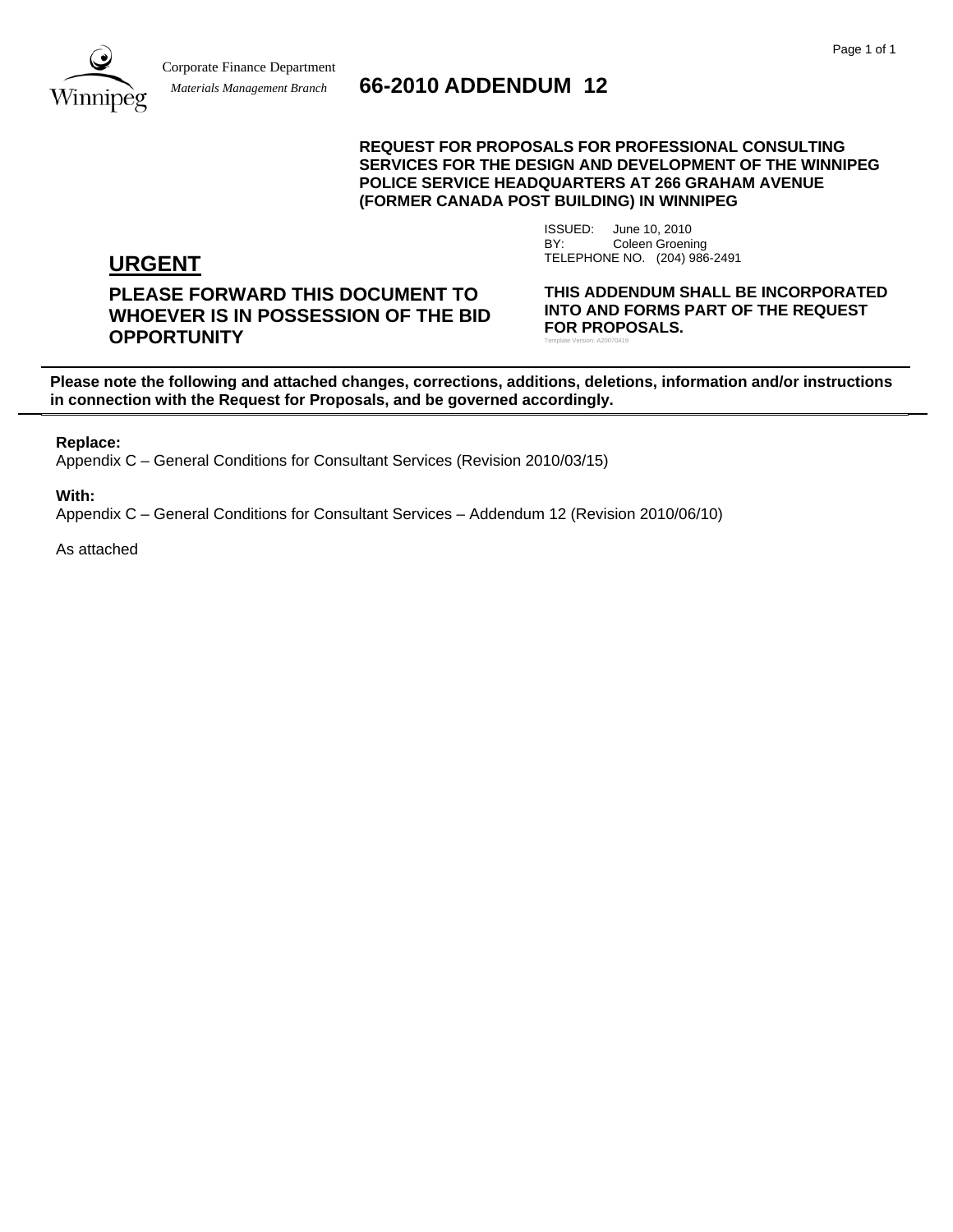# **GENERAL CONDITIONS FOR CONSULTANT SERVICES**

# **TABLE OF CONTENTS**

| C <sub>1</sub>   | Definitions                                    |    |
|------------------|------------------------------------------------|----|
| C <sub>2</sub> . | Interpretation                                 | 3  |
| C <sub>3</sub> . | Declarations                                   | 4  |
| C4.              | <b>Execution of Contract</b>                   | 5  |
| C5.              | Authority of Project Manager                   | 5  |
| C6.              | <b>Project Manager's Decision</b>              | 6  |
|                  | C7. Consultant's Services and Responsibilities | 6  |
|                  | C8. Changes in Service                         | 7  |
|                  | C9. Intellectual Property                      | 9  |
|                  | C10. Terms of Payment                          | 11 |
|                  | C11. Force Majeure/Suspension                  | 12 |
|                  | C <sub>12</sub> . Indemnity                    | 13 |
|                  | C13. Default, Suspension and Termination       | 13 |
|                  | C14. Successors and Assignment                 | 15 |
|                  | C15. Mediation and Arbitration                 | 15 |
|                  | C <sub>16</sub> . Notices                      | 16 |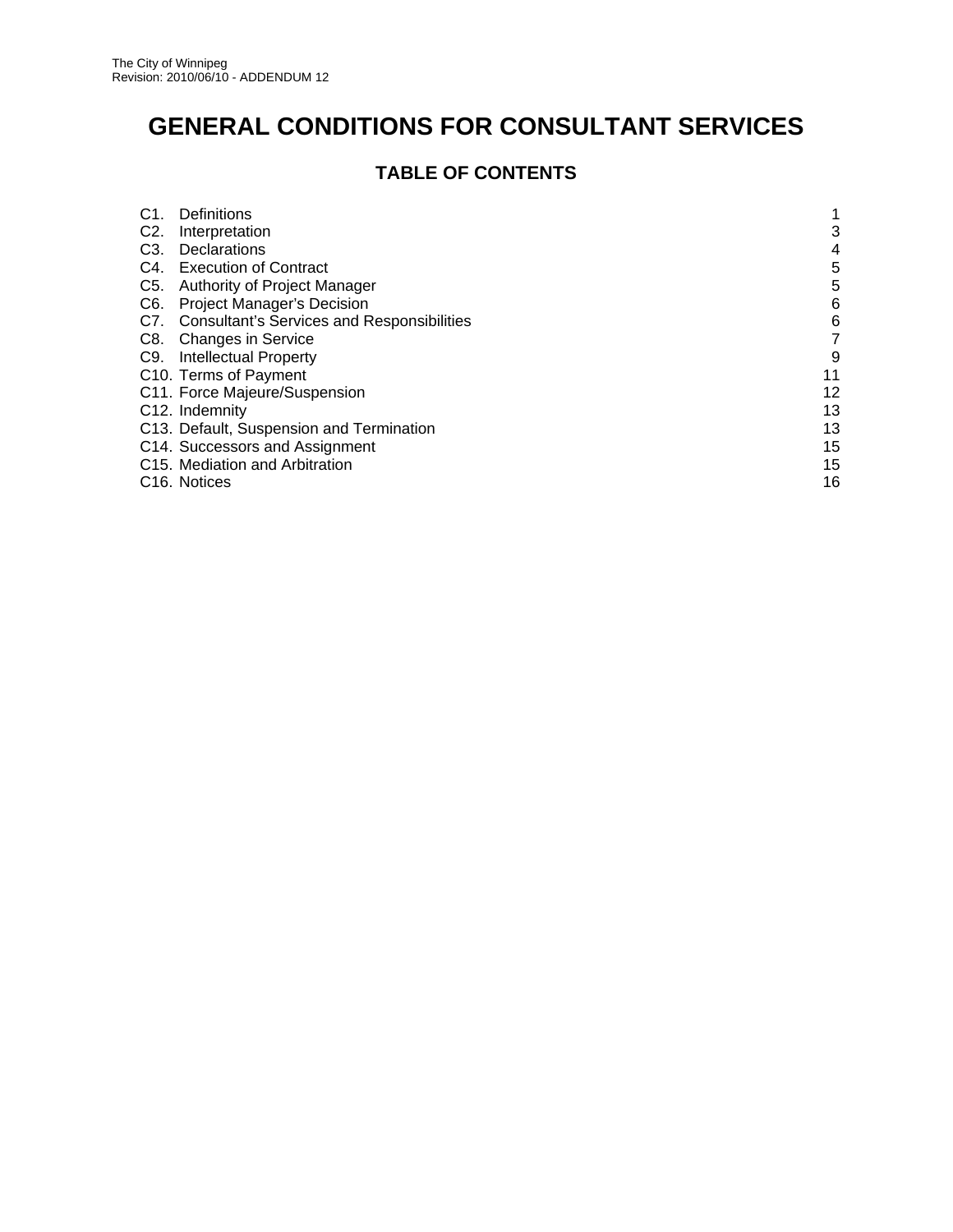# **GENERAL CONDITIONS FOR CONSULTANT SERVICES**

# **C1. DEFINITIONS**

- C1.1 For the purposes of the Contract the following expressions shall have the following meanings:
	- (a) "**Acceptance**" means:
		- (i) when in reference to a Proposal, a Letter of Intent sent by the Chief Administrative Officer or his/her delegated authority notifying the Consultant that a contract for Services has been awarded to the Consultant; or
		- (ii) when in reference to the Services provided by the Consultant to the City, a letter of acceptance of the particular report, recommendation, program project or totally completed project, or other related matter proposed by the Consultant requiring acceptance, endorsement, confirmation or other appropriate form of approval or consent from the Project Manager prior to continuance by the Consultant of the previously agreed upon Services or the conclusion of same;
	- (b) "**Allowable Disbursements**" means the cost of out of town travel and related meals and accommodations, specialized software, rental rates for specialized equipment, printing and reproduction, drilling, sampling, laboratory testing and any other out-of-pocket expenses, excluding normal overhead, directly related to the Services provided. Overhead shall include any items included in day to day operations and shall include, but not be limited to, word processor costs, communication costs, administrative fees and items incidental to the Services, except as provided herein, and is expressly excluded;
	- (c) "**Award Authority**" means the authority having the jurisdiction to award the Contract according to the City's by-laws, policies or procedures;
	- (d) "**Bidding Procedures**" means the portion of the Request for Proposal by that name which sets out the terms and conditions governing the Offer, and a reference to a section, clause or subclause with the prefix "B" designates a section, clause or subclause in that portion of the Request for Proposal;
	- (e) "**Business Day**" means any Calendar Day, other than a Saturday, Sunday or statutory or civic holiday;
	- (f) "**C**" designates a section, clause or subclause in these General Conditions;
	- (g) "**Calendar Day**" means the period from one midnight to the following midnight;
	- (h) "**Change in Services**" means an addition, deletion or modification to the Services as described in the Contract and which have been approved by the Project Manager;
	- (i) "**Chief Administrative Officer**" means the City employee holding that office or, if applicable, the successor to the authority or responsibility of such office;
	- (j) "**City**" means The City of Winnipeg as continued under The City of Winnipeg Act, Statutes of Manitoba 1989-90, c.10, and any subsequent amendments thereto;
	- (k) "**City Solicitor**" means the City employee holding that office or, if applicable, the successor to the authority or responsibility of such office;
	- (l) "**Consultant**" means the Person undertaking the performance of the Services under the terms of the Contract;
	- (m) "**Consultant Representative**" means the Consultant's representative throughout the duration of the Contract who has the authority to act on behalf of the Consultant to the extent expressly provided for in this Contract;
	- (n) "**Contract**" means all documents which form the basis of the formal contract or contracts and shall include these General Conditions, Request for Proposal, Schedule of Prices, Time Schedule, Consultant Services Proposal, Consultant's Statement of Qualifications, Bid and Performance Bonds, where applicable, all information provided to the Consultant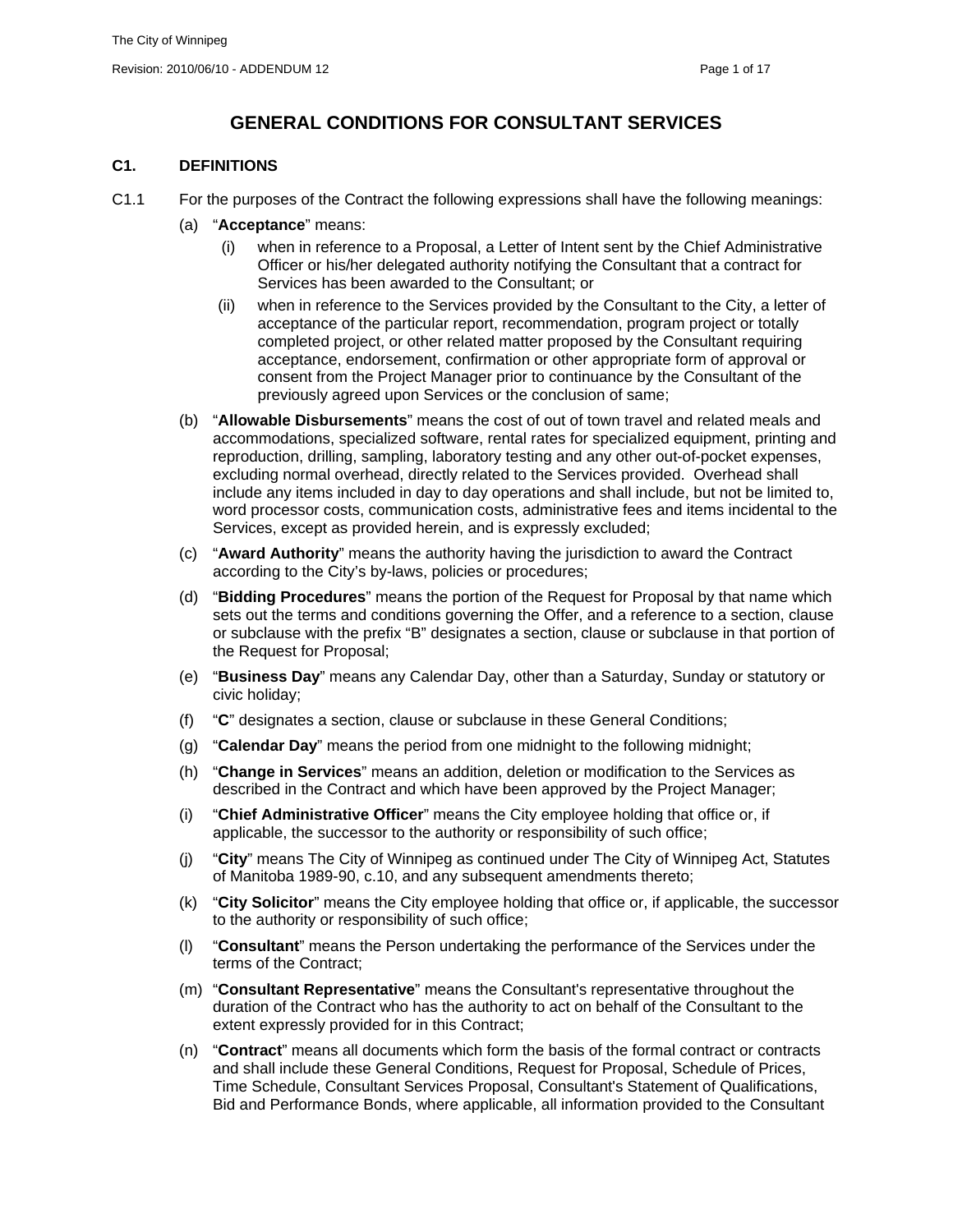for development of its Proposal, Letter of Intent, and all schedules, attachments and amendments to the aforementioned documents;

- (o) "**Contract Price**" means the price agreed upon for the Services and any adjustments thereto which may be required or agreed to pursuant to the Contract;
- (p) "**contractor**" is any party or parties, other than the Consultant, contracting with the City for work associated with the Project;
- (q) "**Council**" means the Council of The City of Winnipeg;
- (r) "**Deliverables**" means all reports, drawings, calculations, designs, plans, leading practices, specifications, and other data, information and all material utilized, collected, compiled, drawn and produced (including computer printouts) to carry out the Services contemplated in this Contract;
- (s) "**Drawings**" means drawings, diagrams, illustrations, schedules, performance charts, technical brochures and other data, electronic or otherwise, which are to be created or provided by the Consultant and/or Subconsultant;
- (t) "**Final Total Construction Cost**" means the cost to the City for work associated with the Project, or sections of the Project, as applicable, including such sums as are paid to the various contractors and approved additions thereto, provided that the following shall not be included:
	- (i) Goods and Services tax;
	- (ii) administration, interest charges, management and legal costs incurred by the City;
	- (iii) fees paid by the City for soil borings and material testing;
	- (iv) the cost of installation or relocation of public utilities or other works when the installation or relocation is not designed and administered by the Consultant;
	- (v) cost of acquisition of real property or any interest therein;
	- (vi) professional fees and payment to the Consultant; and
	- (vii) settlements to Consultants or contractors.
- (u) "**Hourly Rate**" means direct salary cost plus provision for statutory holidays, vacations with pay, employment insurance, health, medical and accidental insurance, group life insurance, Canada Pension Plan, Company Pension Plan, sick leave allowance, compensation and overhead and shall apply to all hours that are billed in performance of the Services;
- (v) "**Letter of Intent**" means the letter sent by the Chief Administrative Officer or his/her delegated authority notifying the Consultant that a contract for Services has been awarded to the Consultant;
- (w) "**Manager of Materials**" means the City employee holding that office or, if applicable, the successor to the authority or responsibility of such office;
- (x) "**may**" indicates an allowable action or feature which will not be evaluated;
- (y) "**must**" or "**shall**" indicates a mandatory requirement which will be evaluated on a pass/fail basis;
- (z) "**Party**" means the City of Winnipeg, the Consultant or both the City of Winnipeg and the Consultant;
- (aa) "**Person**" means an individual, firm, partnership, association or corporation, or any combination thereof, and includes heirs, administrators, executors or legal representatives of a person;
- (bb) "**Project**" shall refer to the project or sections of the project described in the Scope of Services;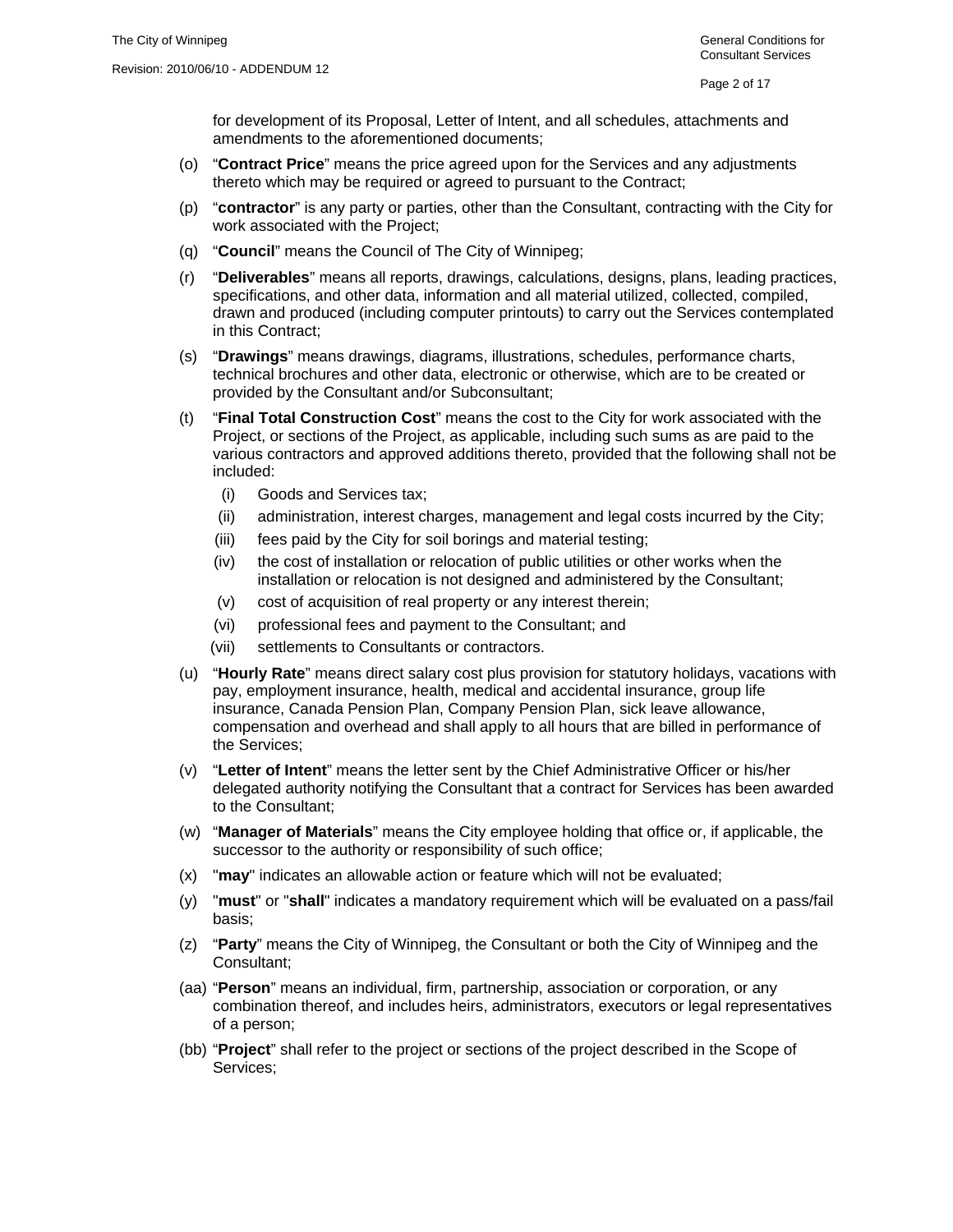- (cc) "**Project Manager**" means the City's representative throughout the duration of the Contract who has the authority to act on behalf of the City to the extent expressly provided for in this Contract;
- (dd) "**Proponent**" means any Person or Persons submitting a Proposal for the Work;
- (ee) "**Proposal**" means the offer contained in the Proposal Submission;
- (ff) "**Proposal Submission**" means that portion of the Request for Proposal which must be completed or provided and submitted by the Submission Deadline in order to constitute a responsive Proposal;
- (gg) "**Request for Proposal**" means the Proposal Submission, the Bidding Procedures, these General Conditions, the Supplemental Conditions, the Specifications, and all addenda;
- (hh) "**Services**" means carrying out and doing of all things of every kind, either expressly or impliedly required, that are to be done by the Consultant in accordance with the terms of this Contract and Appendices and Schedules attached hereto and includes all work, testing, analysis, equipment, matters and things necessary for or incidental to the fulfilment of the requirements of the Contract, and all Changes in Services which may be approved as herein provided;
- (ii) "**should**" indicates a desirable action or feature which will be evaluated on a relative scale;
- (jj) "**Site**" means the lands and other places, including structures, on, under, in or through which the Service is applicable to but does not include a Consultant's Facility;
- (kk) "**Subconsultant**" means a person contracting with the Consultant to perform a part or parts of the Services to be provided by the Consultant pursuant to the Contract;
- (ll) "**Submission**" means any document, shop drawing or specification received by the Consultant with respect to performance of the Services;
- (mm) "**Submission Deadline**" means the time and date set out in the Bidding Procedures for final receipt of Bids;
- (nn) "**Supplemental Conditions**" means the portion of the Bid Opportunity/RFP/Contract by that name which sets out terms and conditions specific to the Contract and supplements or modifies the General Conditions; and "D" designates a section, clause or sub-clause in that portion of the Contract;
- (oo) "**Termination Expenses**" means expenses incurred by the Consultant which are directly attributable to termination of the Services;
- (pp) "**Total Performance**" means that the entire Services have been completed in accordance with the requirements of the Contract and upon determination of the Project Manager.

#### **C2. INTERPRETATION**

- C2.1 The provisions of this Contract shall supersede all previous agreements, arrangements or understandings, whether written or oral, between the City and the Consultant in connection with and incidental to the Services, and it is agreed that this Contract constitutes the sole and entire agreement between the City and the Consultant relating to the Services, and no other terms, conditions, representations, covenants or warranties, whether expressed or implied, shall form a part hereof.
- C2.2 Where the Consultant consists of more than one Person, the liability to perform the Services herein contained to be performed by the Consultant shall be joint and several.
- C2.3 The Contract has been entered into in the Province of Manitoba and shall be governed by and construed, performed and enforced according to the laws of the Province of Manitoba and of Canada, as applicable, and is subject to the exclusive jurisdiction of the Courts of Manitoba.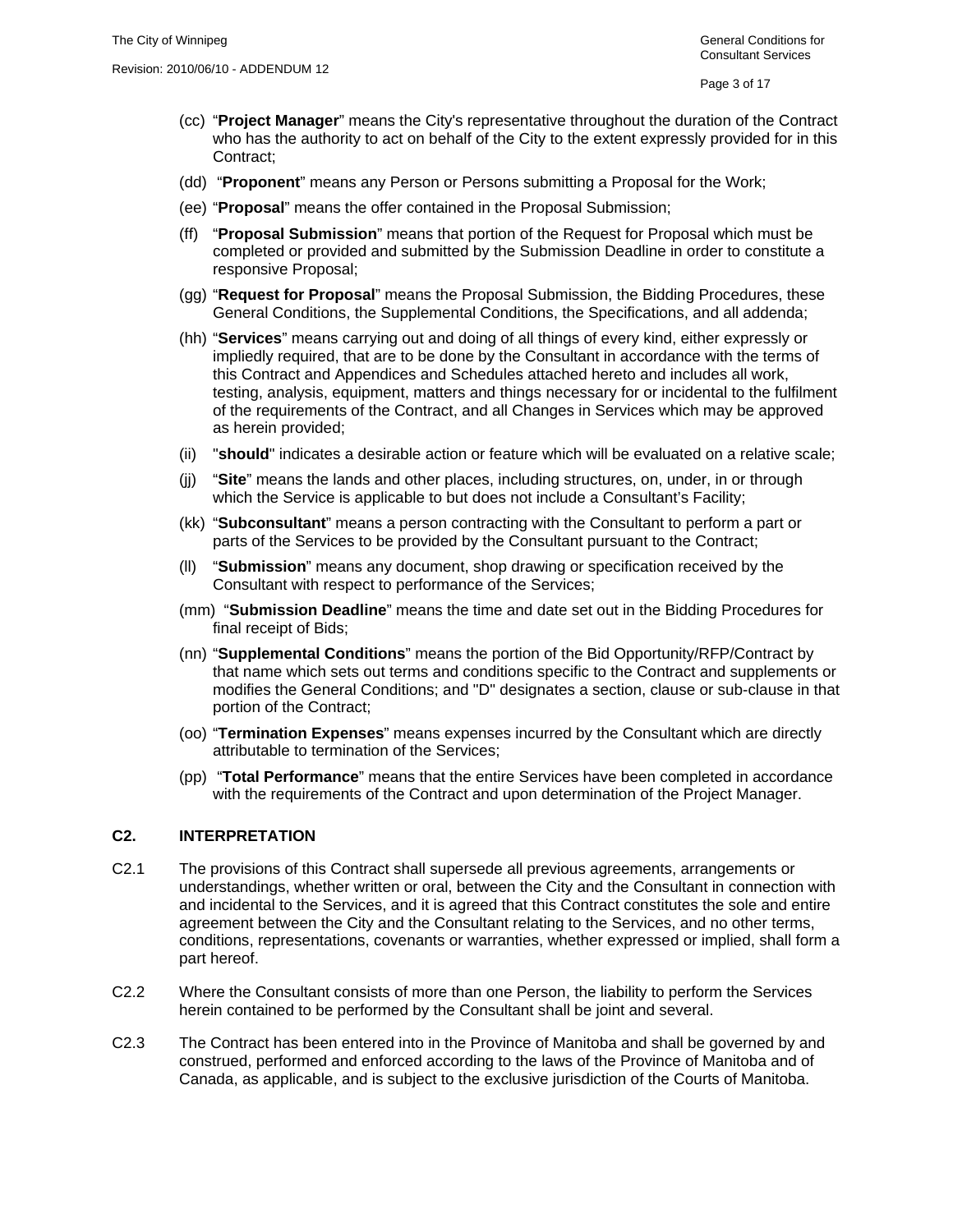- C2.4 Headings, titles and marginal notes in this Contract are inserted for convenience of reference only and shall not be used as explanatory of the clauses or paragraphs below or opposite which they appear.
- C2.5 Wherever the singular or masculine is used in this Contract, it shall be considered as the feminine, plural or neuter as being used where the context so requires.
- C2.6 If there is any conflict or inconsistency between portions of the Contract, the following order of precedence shall apply:
	- (a) the executed agreement between the City and Consultant shall govern over all schedules or other documents forming part of the Contract;
	- (b) the Letter of Intent shall govern over the Proposal;
	- (c) the Proposal shall govern over the Supplemental Conditions;
	- (d) the Supplemental Conditions shall govern over the General Conditions;
	- (e) the General Conditions shall govern over Specifications;
	- (f) Specifications of a later date shall govern over Specifications of an earlier date;
- C2.7 The City and the Consultant acknowledge and agree that the Consultant is an independent Consultant and neither the Consultant, nor any officer, servant or agent of the Consultant, shall be deemed to be an employee, agent, representative or servant of the City.
- C2.8 Any provision of the Contract may be waived only by express waiver in writing by the Project Manager. No express waiver of any provision shall imply the waiver of any other provision. The waiver by any Party of the strict observance or performance of any term of this Contract or of any breach of it on the part of any Party shall not be held or deemed to be a waiver of any subsequent failure to observe or perform the same or any other term of this Contract.
- C2.9 All obligations under this Contract that necessarily extend beyond termination of this Contract in order to fully achieve their intended purpose shall survive termination of this Contract, including without limiting the generality of the foregoing, all indemnification provisions, intellectual property provisions, and confidentiality provisions.

#### **C3. DECLARATIONS**

#### **Investigation**

- C3.1 The Consultant declares that, in bidding for the Services and in entering into the Contract, he:
	- (a) has investigated the nature of the Service to be done and all conditions that might affect his Proposal or his performance of the Service; or
	- (b) has not investigated the nature of the Service to be done or conditions;

and, in either event, assumes all risk for conditions now existing or arising in the course of the Service which have been or could have been determined through such investigation, and that he did not and does not rely upon information furnished by the City or any of its servants or agents other than information furnished in writing for or in connection with the Proposal or the Contract by the Project Manager.

# **No Conflict**

C3.2 The Consultant hereby declares that this Contract is entered into in good faith on the part of the Consultant, that no member of City Council, administrative or financial officer, director or any other officer of the City has any pecuniary interest, direct or indirect, in this Contract or any other agreement or part of an agreement, contract or commission made pursuant to this Contract or to any benefit to arise therefrom, and agrees that it shall forfeit all claims for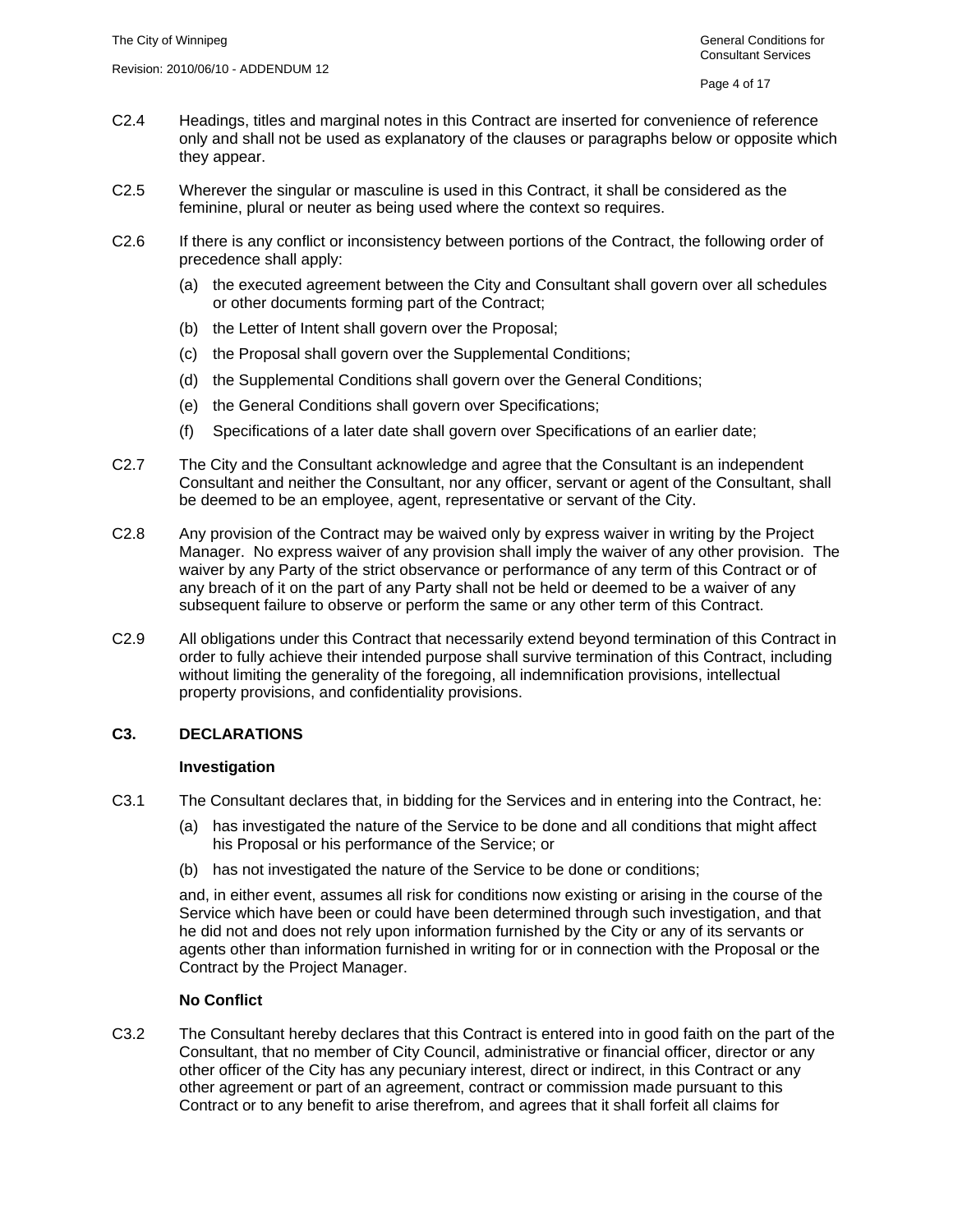payment or otherwise under this Contract if it shall appear that any member of City Council, administrative or financial officer, director or any other officer of the City is at any time interested therein or if any interest therein is given or agreed to be given to it and as well shall refund to the City any monies paid to the Consultant by the City under this Contract.

C3.3 The Consultant declares that it has not participated in any collusive scheme or combine in connection with this Contract and agrees that it shall forfeit all claims under this Contract if it should ever be established that this declaration is false and as well shall refund the City any monies paid to the Consultant under this Contract.

# **C4. EXECUTION OF CONTRACT**

- C4.1 The Consultant shall execute the Contract in the manner stipulated by the City Solicitor and return the Contract, within seven (7) Calendar Days of receipt of the Contract, to the attention of the City Solicitor at the address indicated in C16.4.
- C4.2 No payments will be made by the City to the Consultant until the Consultant has executed and returned the Contract as set out in C4.1.

# **C5. AUTHORITY OF PROJECT MANAGER**

- C5.1 If more than one Project Manager is appointed, each Project Manager shall be designated for a particular stage or stages of the Project, and each Project Manager shall be authorized to act on behalf of the City to the extent provided for in the Contract with respect to the particular stage or stages that the Project Manager has been assigned.
- C5.2 The Project Manager shall provide the Consultant with the following information and documents relating to the Project, except insofar as the Consultant is expressly instructed by the Project Manager to furnish same under the terms hereof:
	- (a) any information, plans and specifications regarding existing or proposed activities or works relevant to the Services to be performed, which the City has in its possession, or has reasonable access to.
- C5.2.1 The City does not represent or warrant the accuracy or completeness of the said information, and the Consultant shall so determine and rectify any errors or omissions therein.
- C5.3 The Project Manager shall give prompt consideration to all documents submitted by the Consultant including all sketches, Drawings, specifications, tenders, proposals, contracts, agreements, reports and correspondence and shall provide written decisions, instructions, Acceptances and any other information required as soon as reasonably possible in order to enable the Consultant to comply with the agreed time schedule.
- C5.4 Performance Review The Project Manager shall conduct a performance review of Services provided by the Consultant annually or upon Total Performance, with the results of the review being communicated to the Consultant.
- C5.5 The Project Manager may give instructions or orders to the Consultant to the extent necessary to ensure that the Services are performed in an orderly manner and meet the requirements of the Contract.
- C5.6 The Project Manager may order the Consultant to remove any individual employed or retained by the Consultant or a Subconsultant in the performance of the Services, who the Project Manager determines is incompetent, negligent or guilty of misconduct.
- C5.7 The Project Manager shall determine whether Total Performance is achieved and shall certify the date thereof.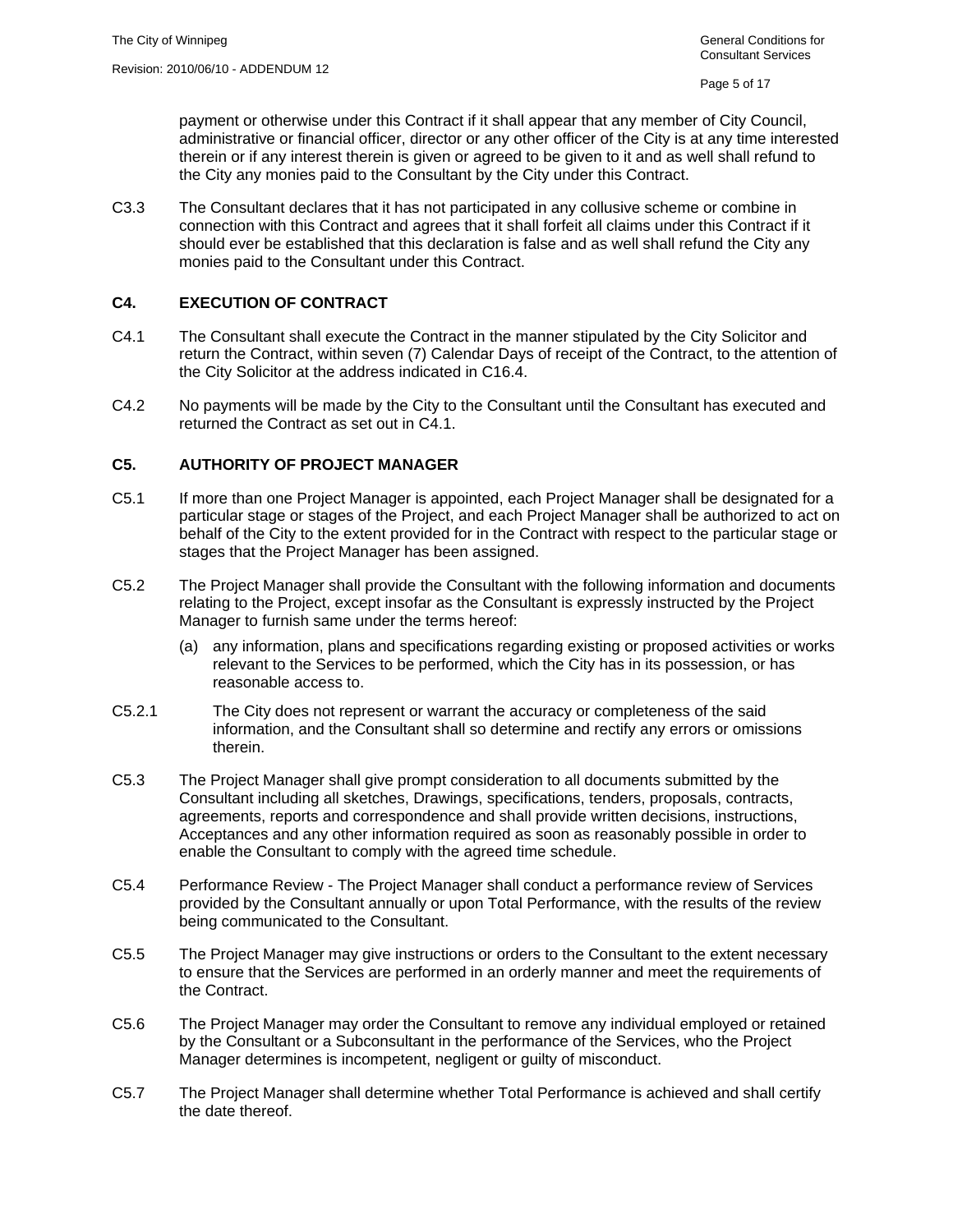## **C6. PROJECT MANAGER'S DECISION**

C6.1 Every certificate, decision or approval of the Project Manager in any matter or question specifically referred to him under the terms of this Contract or the schedules hereto shall not be effective unless in writing and shall be final and binding on the Consultant.

## **C7. CONSULTANT'S SERVICES AND RESPONSIBILITIES**

- C7.1 The Consultant shall appoint a Project Supervisor or Project Supervisors for the Project. Where more than one Project Supervisor is appointed, each shall be designated for a particular stage or stages of the Project and each Project Supervisor shall be authorized to transmit instructions to and accept information and advice from the City.
- C7.2 The Consultant shall perform, to the satisfaction of the Project Manager, all services of every kind, either expressly or impliedly required for the Project, including those identified in the Scope of Work, as well as any Change in Services.
- C7.3 After giving notice to the Consultant, the Project Manager may, in writing at any time after the execution of the Contract or the commencement of the Services, delete, extend, increase, vary or otherwise alter the Services, and if such action by the Project Manager necessitates additional staff or Services, the Consultant shall be paid in accordance with C10 for such additional staff employed directly thereon, together with such disbursements as may be allowed under C10. In the case of a reduction in the requirement for Services, the Consultant's fee shall be reduced accordingly and confirmed in writing.
- C7.4 The Consultant shall submit to the Project Manager for approval, a detailed time schedule for the performance of its Services for the Project. The Consultant must comply with the approved time schedule which forms an integral part of this Contract. If a change in the approved time schedule becomes necessary, the Consultant shall promptly submit a report to the Project Manager and obtain prior written approval for any change in the time schedule.
- C7.5 The Consultant, if requested in writing to do so by the Project Manager, shall make any required changes in the Project notwithstanding its previous approval and the Consultant shall advise the Project Manager of any effect on the time schedule, budget and other implications of the changes, but nothing done by the Consultant to remedy design errors or other problems attributable to shortcomings of the Consultant, including persons consulted, employed or supervised by it, shall entitle it to additional fees.
- C7.6 The Consultant shall provide competent, suitably qualified personnel to perform the Services.
- C7.7 Where required, before any additional Services are commenced, the Consultant shall submit to the Project Manager for approval the name, address and a resume of the qualifications and experience of all personnel together with the Hourly Rate for those individuals it intends to employ to perform Services on the Project.
- C7.8 The Consultant shall remove, within ten (10) Calendar Days, any personnel performing Services on the Project upon receipt of written notice from the City. Any individual so removed shall not be re-employed on the Project.
- C7.9 No Subconsultant shall be engaged by the Consultant for the performance of Services in connection with the Project without approval by the Project Manager. When a Subconsultant has been identified for parts of the Services they must be used for those parts of the Services unless the prior approval of the Project Manager has been obtained.
- C7.10 The Consultant shall notify and obtain the approval of the Project Manager for all significant additions and changes to staff.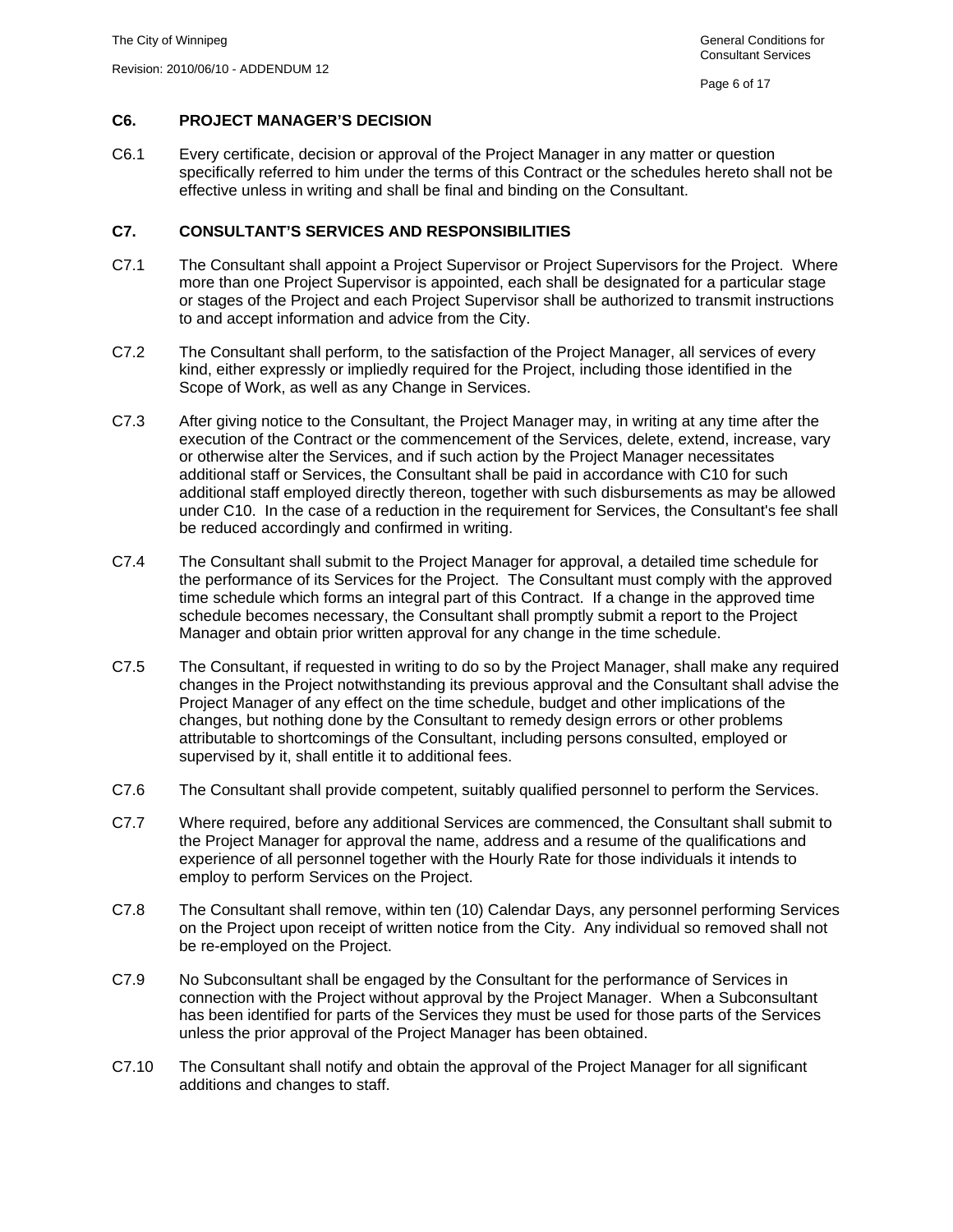- C7.11 The Consultant shall have the duty to coordinate the Services to be performed by the Consultant, Subconsultants, contractors, and the City's own forces throughout the Project.
- C7.12 The Consultant shall keep the Project Manager fully advised and informed during each stage of the Project.
- C7.13 The Consultant's status reports shall be made at the times and in the manner as required by the Project Manager, consistent with the Contract.
- C7.14 The Consultant shall keep and maintain accurate time sheets and cost invoice records of its Services performed under this Contract including Services performed on its behalf by any Subconsultant and, when required, shall make such material available for inspection and audit by the Project Manager. The Consultant shall keep and preserve the said material for a period of at least two (2) years following Total Performance or termination of its Services under this Contract.
- C7.15 The Consultant shall ensure that the Services comply with all relevant federal, provincial and municipal legislation, codes, bylaws and regulations. Where there are two or more laws, bylaws, regulations or codes applicable to the Services, the most restrictive shall apply.
- C7.16 The Consultant and all professional individuals conducting Services pursuant to the Contract shall be members in good standing with the applicable professional association in the Province of Manitoba.
- C7.17 The Consultant shall obtain and pay for all necessary permits or licences required for the execution of the Services.
- C7.18 Any Project identification signs proposed for the Site must be approved by the Project Manager.
- C7.19 If the Consultant performs the Services contrary to any laws, by-laws, regulations, codes and orders of any authority having jurisdiction, the Consultant shall be responsible for and shall correct any violations thereof and shall bear all resulting costs, expenses and damages.
- C7.20 In the event the Consultant fails to comply with any legislation or any regulations thereunder and the City is required to do anything or take any steps or pay any sums to rectify such noncompliance, the City may set-off the cost of such rectifications from any monies owed to the Consultant. Any such set-off is not be construed as liquidated damages.
- C7.21 Drawings and specifications shall be issued in metric notation unless directed otherwise.

#### **C8. CHANGES IN SERVICE**

#### **General**

- C8.1 The City shall have the right to order a Change in Service at any time after award of the Contract.
- C8.2 If, at any time after award of the Contract, the Consultant is of the opinion that a Change in Service is necessary to accomplish the result intended by the Contract or if the Consultant considers it desirable that a Change in Service be approved, he shall promptly provide notice thereof to the Project Manager, including:
	- (a) the reason for the proposed Change in Service;
	- (b) a detailed description of the proposed Change in Service;
	- (c) the Consultant's proposed method(s) to determine the adjustment, if any, in Contract Price pursuant to C8.4.
- C8.2.1 Without limiting the generality of C8.2, if the Consultant observes: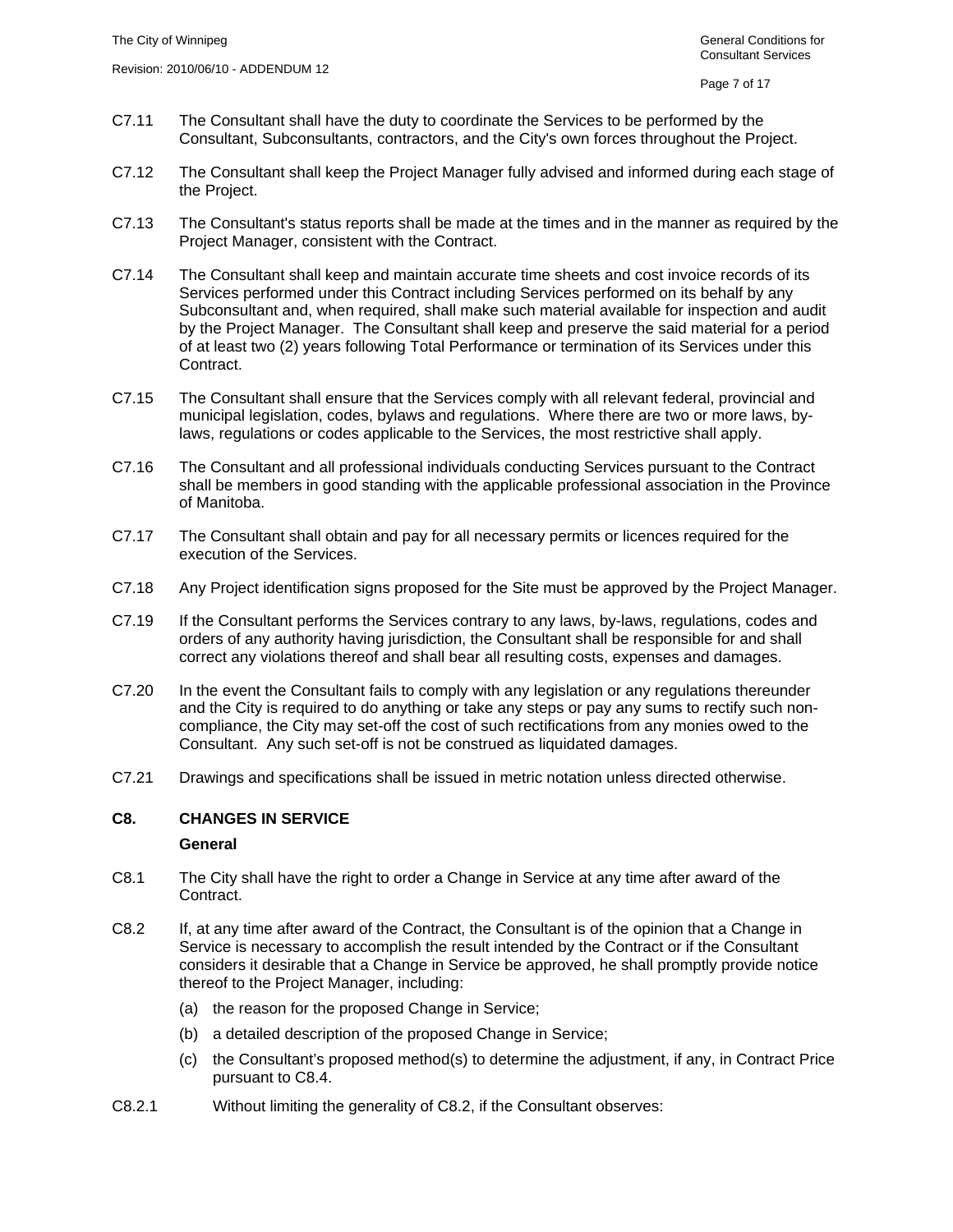- (a) any substantial difference in the nature of the Services required from those set out in the Contract; or
- (b) that the Contract is at variance with any laws, ordinances, rules, regulations or codes of authorities having jurisdiction, or if changes are made to any laws, ordinances, rules, regulations and codes subsequent to the Submission Deadline which require modifications to the Contract;

the Consultant shall immediately notify the Project Manager.

- C8.3 The Project Manager shall determine whether a Change in Service is necessary or desirable and whether a corresponding adjustment to the Contract Price is required.
- C8.3.1 If the Project Manager determines that no Change in Service is necessary or desirable, he will issue a notice stating his determination.
- C8.3.2 If the Project Manager determines that a Change in Service is necessary or desirable but no corresponding adjustment to the Contract Price is required, he will issue a notice approving the Change in Service and stating his determination.
- C8.3.3 If the Project Manager determines that a Change in Service is necessary or desirable, which requires a corresponding adjustment to the Contract Price, and he is able to determine such adjustment based on the available information, he shall issue a notice approving the Change in Service and stating his determination regarding the method(s) to be used to determine the adjustment in Contract Price pursuant to C8.4.
- C8.3.4 If the Project Manager determines that a Change in Service is necessary or desirable, which requires a corresponding adjustment to the Contract Price, and he requires further information to determine such adjustment, he shall issue a notice stating his determination and requiring the Consultant to submit the Consultant's proposed method(s) to determine the adjustment in Contract Price pursuant to C8.4, and upon receipt and evaluation of such information, he shall issue a notice in accordance with C8.3.3.

#### **Valuation of a Change in Service**

- C8.4 The adjustment in Contract Price resulting from a Change in Service shall be determined by one or more of the following methods:
	- (a) by estimate in a lump sum;
	- (b) by the unit prices and methods of measurement set out in the Contract or subsequently agreed upon;
	- (c) by the actual cost of the Change in Service to the Consultant plus a fixed fee;
- C8.4.1 For the purposes of C8.4(c), "actual cost" on any portion of the Change in Service undertaken by the Consultant's own forces shall mean the direct cost of labour plus an allowance for direct supervision and payroll burden (including Employment Insurance, Canada Pension, Payroll Tax, Workers Compensation assessments and vacation pay) and any other payments made by the Consultant with the prior approval of the Project Manager that are necessary for the performance of the Change in Service.
- C8.4.2 For the purposes of C8.4(c), "actual cost" on any portion of the Change in Service undertaken by a Subconsultant shall mean the amount invoiced by the Subconsultant and paid by the Consultant, net of any discounts and excluding any late payment interest or penalties.
- C8.5 If a Change in Service results in a reduction in the Contract Price, no claim may be made for damages on the ground of loss of anticipated profit on Service so diminished or on any other ground provided that the aggregate reduction in the Contract Price does not exceed twenty percent (20%) of the price agreed upon for the Service as of the date of the award of the Contract.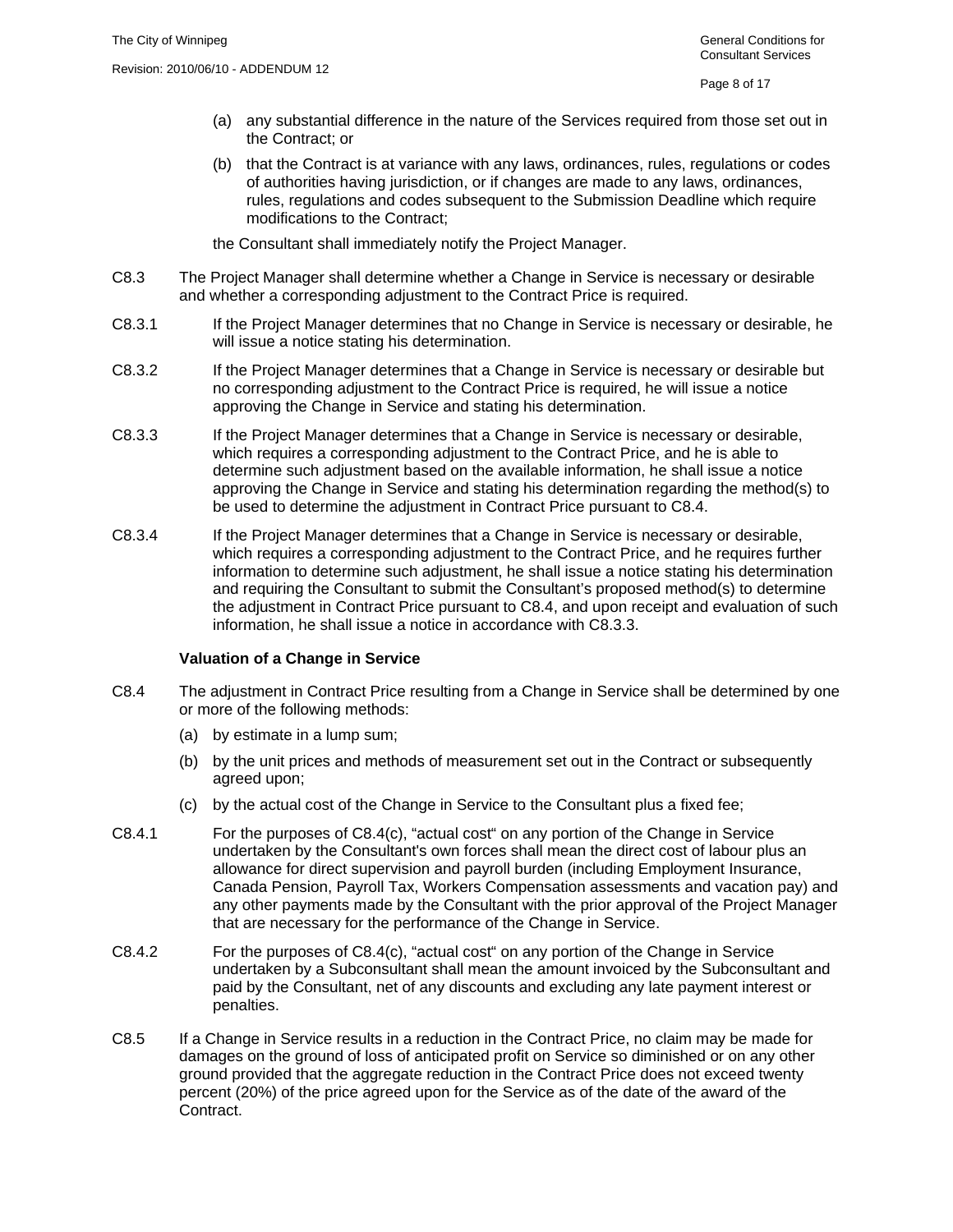- C8.5.1 Reductions in the Contract Price as a result of:
	- (a) Changes in Service requested by the Consultant;
	- (b) a deduction for defective or deficient Service;
	- (c) a decrease due to a change in tax; or
	- (d) the City's application of a remedy for an event of default;

shall not be considered in calculating the aggregate reduction in the Contract Price for the purposes of C8.5.

- C8.6 If a Change in Service diminishes the Service, or any part thereof, resulting in:
	- (a) extra cost to the Consultant, directly attributable to the diminution, for which he would not be entitled to payment on a unit price basis; or

the Consultant shall be compensated therefor by the City in the sum or sums determined by the Project Manager.

- C8.7 If the method of valuation or measurement or the adjustment to the Contract Price cannot be promptly agreed upon and the Project Manager requires the Change in Service to proceed, then the Project Manager will determine the method of valuation and measurement and the adjustment to the Contract Price. The Project Manager shall issue a notice approving the Change in Service and setting out the method of valuation, measurement, and any approved adjustments to the Contract Price.
- C8.8 If the Consultant disputes a determination made by the Project Manager, the Consultant shall act in accordance with the Project Manager's determination. The Consultant may concurrently appeal the determination of the Project Manager to the Chief Administrative Officer as provided for in C16.3.

#### **Cost Records**

- C8.9 If a valuation is required pursuant to C8.4 or C8.6, the Consultant shall provide the Project Manager with:
	- (a) detailed and accurate statements showing:
		- (i) rate of pay and hours of work for each of the persons employed by the Consultant; and
	- (b) access to any cost records (including payroll records, time books and invoices) or other data necessary to verify the accuracy of such statements.

# **C9. INTELLECTUAL PROPERTY**

- C9.1 All reports, drawings, calculations, designs, plans, leading practices, specifications, and other data, information and all material utilized, collected, compiled, drawn and produced (including computer printouts) to carry out the Services contemplated in this Agreement ("Deliverables"), **shall become the sole property of the City upon full payment of all monies owed to the Consultant, for Services under this Contract that have been properly rendered to date**, with the exception of the materials and information in the possession of the Consultant prior to the commencement of this project, and the Consultant's copyright in such property, if any, is hereby assigned to the City.
- **C9.1.1 For greater clarity, any disclaimer that is included in or on any Deliverable to limit the use by the City of such Deliverable as provided for under this Agreement shall have no force and effect and will not alter the terms of this Agreement, unless the terms of that disclaimer are expressly agreed to by both parties in written as an amendment to this Agreement.**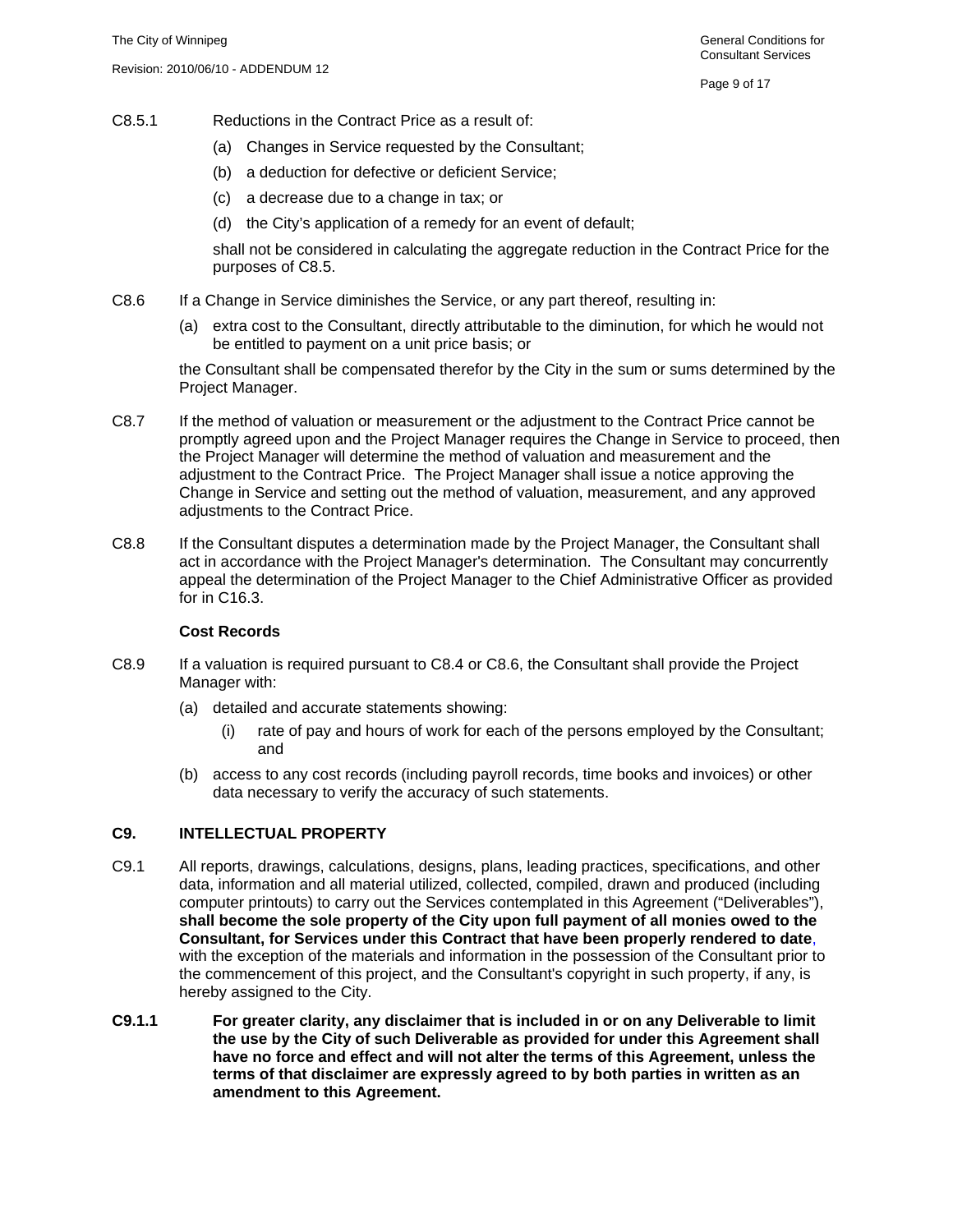- C9.2 Upon completion of the Services or termination of this Contract, all of the Deliverables shall be delivered by the Consultant to the City on demand by the City. The Consultant may retain one complete set of the Deliverables for its records and the City shall make the originals, or a reasonable reproduction thereof, available to the Consultant for all proper and reasonable purposes during the period of five (5) years following the completion or termination of the Consultant's Services under this Contract.
- C9.3 Without prejudice to any rights which may exist in the City by virtue of any prerogative rights and powers or by virtue of the Copyright Act of Canada, as amended from time to time, the Consultant assigns all present and future rights in the copyright in the Deliverables absolutely and immediately to the City. Furthermore, the City may use the Deliverables or any part thereof for, or apply it to, other studies or projects without the Consultant's consent and without any payment or compensation whatsoever. If the City elects to so use or apply the Deliverables, it does so at its own risk and the Consultant shall not be liable in any way for such other use or application or any adverse consequences flowing therefrom.
- C9.4 The Consultant expressly waives any claim to moral rights, as provided for in the law of copyright, over the Deliverables or any part thereof, created by the Consultant and the Consultant shall ensure that any agent or employee of the Consultant shall have waived all moral rights, as provided for in the law of copyright, over the Deliverables or any part thereof.
- C9.5 All concepts, products or processes produced by or resulting from the Services rendered by the Consultant in connection with the Project, or which are otherwise developed or first reduced to practise by the Consultant in the performance of Services, and which are patentable, capable of trademark or otherwise, shall be the property of the City.
- C9.6 The Consultant shall have a permanent, non-exclusive, royalty-free licence to use any concept, product or process, which is patentable, capable of trademark or otherwise, produced by or resulting from the Services rendered by the Consultant in connection with the Project, for the life of the Project, and for no other purpose or project.
- C9.7 The Consultant shall not infringe any copyright, trademark, patent, industrial design, trade secret, moral or other proprietary right of a third party and shall indemnify the City from all claims arising out of such an infringement.
- C9.8 If the City or the Consultant is served with a claim or notice of an infringement or alleged infringement of any patent, copyright, trademark or trade name, the Party so served shall immediately give notice thereof to the other Party.
- C9.9 The Consultant shall assist the City in every reasonable way, at the City's expense, to secure, maintain and defend for the City's benefit all copyrights, patent rights, trade secret rights and other proprietary rights in and to the Deliverables.
- C9.10 If the City or the Consultant is prevented by injunction from using any design, device, material or process covered by letters patent, copyright, trademark or trade name, the Consultant shall, at its own cost, substitute an equally suitable design, device, material or process, all subject to the prior approval of the Project Manager.

# **Confidentiality and Ownership of Information**

C9.11 During the course of this Contract, the Consultant may acquire access to information concerning the City that is confidential. The Consultant shall not disclose or appropriate to its own use, or to the use of any third party, at any time during or subsequent to the term of this Contract, any confidential information of the City of which the Consultant has been or hereafter becomes informed, whether or not developed by the Consultant, including without limitation, information pertaining to this Project and the resulting report, if any, to be provided. This clause shall not apply to information the Consultant may necessarily be required to disclose or use in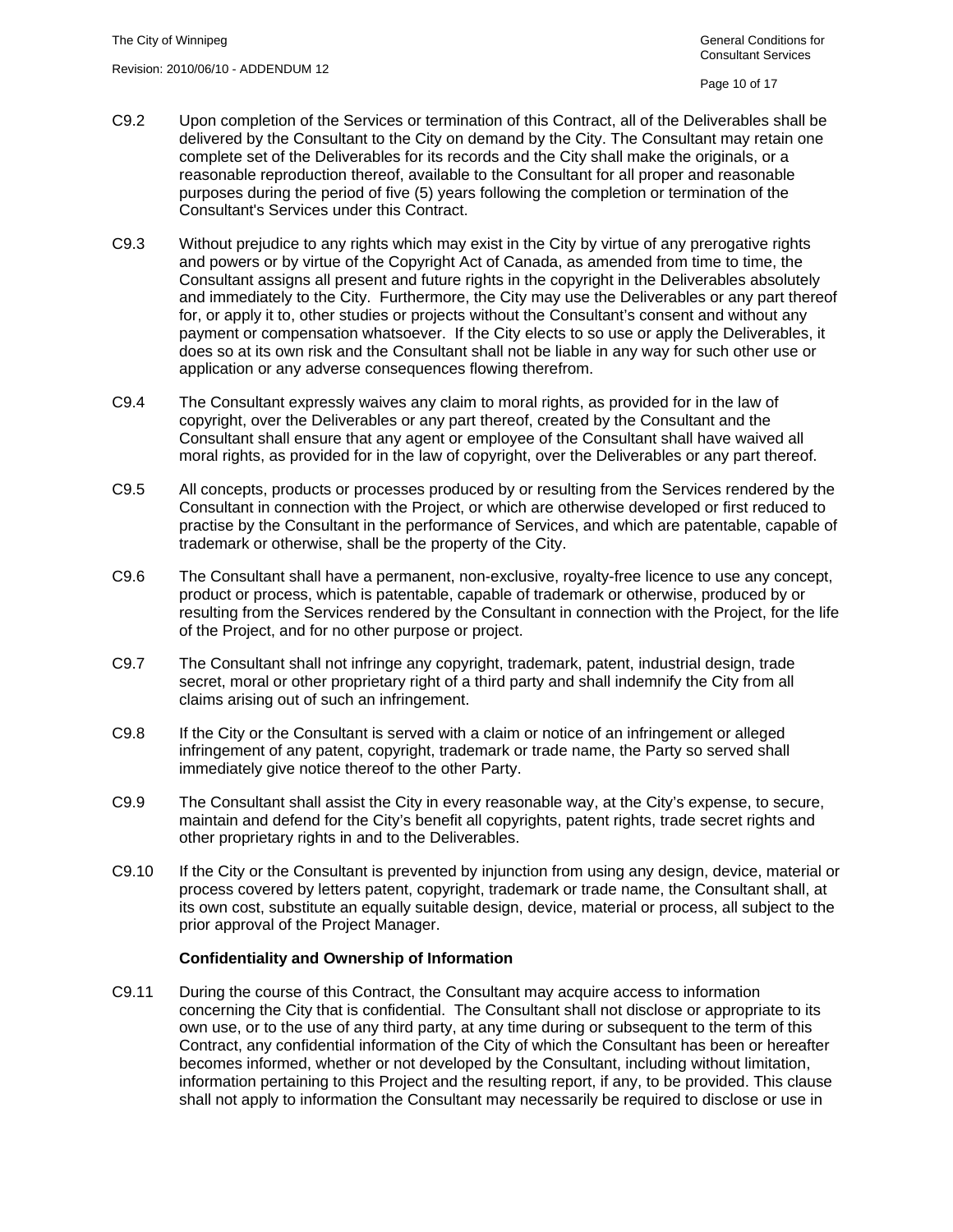connection with the Services which it is obligated to perform under this Contract or as required by law.

- C9.12 The Contract, all Deliverables produced or developed, and information provided to or acquired by the Consultant are the property of the City. The Consultant shall not disclose or appropriate to its own use, or to the use of any third party, all or any part thereof without the prior written consent of the Project Manager.
- C9.12.1 Further to C9.12 and in accordance with C9.4, the Consultant expressly waives any claim to moral rights, as provided for in the law of copyright.
- C9.13 The Consultant shall not make any statement of fact or opinion regarding any aspect of the Contract to the media or any member of the public without the prior written authorization of the Project Manager.
- C9.14 The Consultant hereby agrees to execute such other documentation as may be reasonably requested by the City to evidence their respective intellectual property rights in and to the Deliverables.

#### **C10. TERMS OF PAYMENT**

- C10.1 The City shall pay the Consultant, as consideration for the execution of the Services as follows:
	- (a) Fixed fees shall be paid in accordance with the Contract;
	- (b) Time based fees shall be paid for Services actually performed and based on the Hourly Rate and the hours actually worked to a maximum of the amount stipulated in the Contract;
	- (c) Percentage based fees shall be calculated by multiplying the appropriate percentage stipulated in the Contract with the applicable Final Total Construction Cost. The percentage fee plus Goods and Services Tax shall provide full compensation for Services provided for percentage fee services. Where Services are reimbursed on a percentage fee basis, the percentage fee should be all-inclusive except as specifically excluded as an Allowable Disbursement.
- C10.2 Additional Services shall be paid in accordance with the method described for those Services authorized in writing by the Project Manager.
- C10.3 The City shall pay the Consultant, as consideration for Allowable Disbursements described herein, the actual cost of the disbursement to the Consultant, with no administrative mark-ups.

#### **Taxes and Other Government Charges**

- C10.4 Consultant shall be responsible for its own income taxes, Canada Pension Plan contributions, Workers' Compensation assessments, Employment Insurance premiums and all other taxes, levies or charges payable to any governmental or public authority with respect to the consideration paid by the City to the Consultant under this Contract.
- C10.5 The Consultant shall indemnify the City, against all costs and expenses incurred by the City as a result of it not withholding income tax, Canada Pension Plan contributions, Workers' Compensation assessments and Employment Insurance premiums from the consideration paid by the City to the Consultant including, without limiting the generality of the foregoing, any income tax, interest or penalties that may be assessed against the City for failure to withhold tax or for any other amounts whatsoever which may be charged to it, levied against it or otherwise claimed from it on account of Canada Pension Plan contributions, Workers' Compensation assessments or Employment Insurance premiums in respect of such consideration.
- C10.6 The City shall withhold from any and all payments of fees such amounts in respect of nonresident withholding taxes as it may be required to withhold under the terms of the Income Tax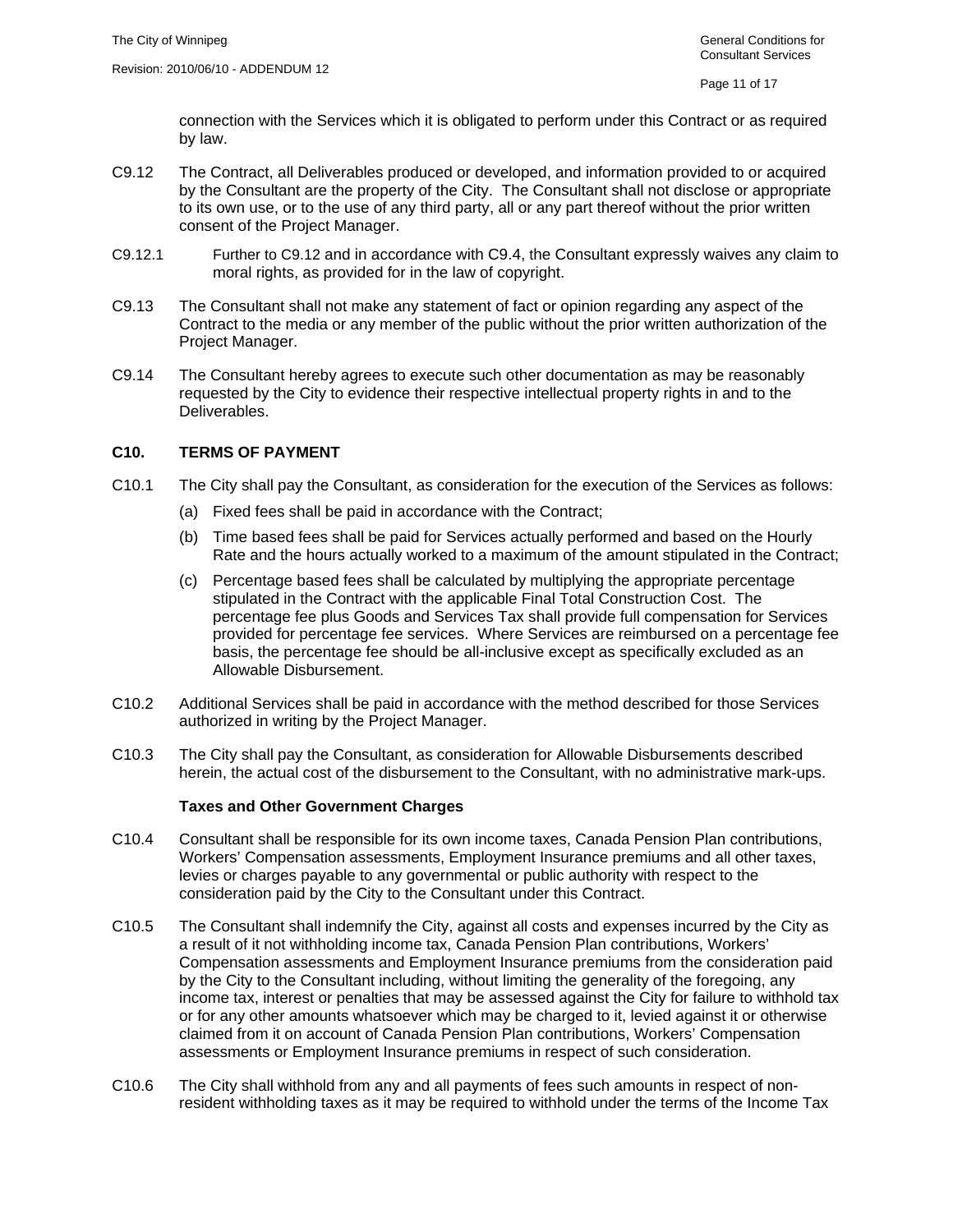Act (Canada) or the terms of any International Tax Convention and shall remit same as required pursuant thereto.

#### **Payment of Fees and Allowable Disbursements**

- C10.7 Invoices shall clearly identify:
	- (a) the billing period;
	- (b) Fixed fees statement of fees for Services rendered in accordance with the Contract;
		- (i) Time based fees personnel names, hours charged, Hourly Rate and total cost for time based services for the billing period;
		- (ii) Percentage based fees percentage of Services completed for the billing period based on the estimated Final Total Construction Cost;
	- (c) tabulation of Allowable Disbursements by category with proof of purchase or expenditure for Allowable Disbursements within the billing period; and
	- (d) a summary table identifying approved budgets, billing period charges and total cumulative charges for each category of service.
- C10.8 No payment will be made for charges exceeding an agreed to budget or resulting from a revision to the method of payment for any category of Service unless approved in writing by the Project Manager.
- C10.9 The Consultant agrees that Allowable Disbursements shall not exceed the maximums stated within the Contract unless approved in writing by the Project Manager. The Consultant shall obtain the written consent of the Project Manager prior to incurring any disbursements not previously identified in the Contract.
- C10.10 The City shall endeavour to make payment in Canadian funds to the Consultant within thirty (30) Calendar Days after receipt and approval of the Consultant's invoice.
- **C10.11 It is understood by the City and agreed by the Consultant that the fees are only payable when the Services have been performed to the satisfaction of the Project Manager and any partial payment in respect of a phase or part of a phase is not to be deemed a waiver of the City's rights of set-off at law under this Contract.**
- C10.12 The City may, at its option, pay the Consultant by direct deposit to the Consultant's banking institution.

# **C11. FORCE MAJEURE/SUSPENSION**

- C11.1 Either Party shall not be liable to the other Party for any loss, damage or other claim whatsoever, including direct or indirect losses, loss of profits, or compensation for any inconvenience, nuisance or discomfort, arising out of a force majeure as defined below, or if either Party is prevented from having access to and/or from the premises arising out of a force majeure as defined below, provided that the Party claiming a force majeure hereunder shall promptly notify the other specifying the cause and probable duration of the delay. In the case of a continuing delay, only one claim for an extension shall be necessary.
- C11.2 "Force majeure" means any circumstances beyond the reasonable control of the affected Party and not caused by its default or act of commission or omission and not avoidable by the exercise of reasonable effort or foresight by such Party. Without restricting the generality of the foregoing, force majeure shall include any one or more of the following: any act of God; embargo, confiscation, acts or restraints of governments or public authorities; wars, sabotage, act of public enemy or riot; strikes, slow-downs, lockouts or other labour or employee interruptions or disturbances, whether involving employees of that Party or of any other person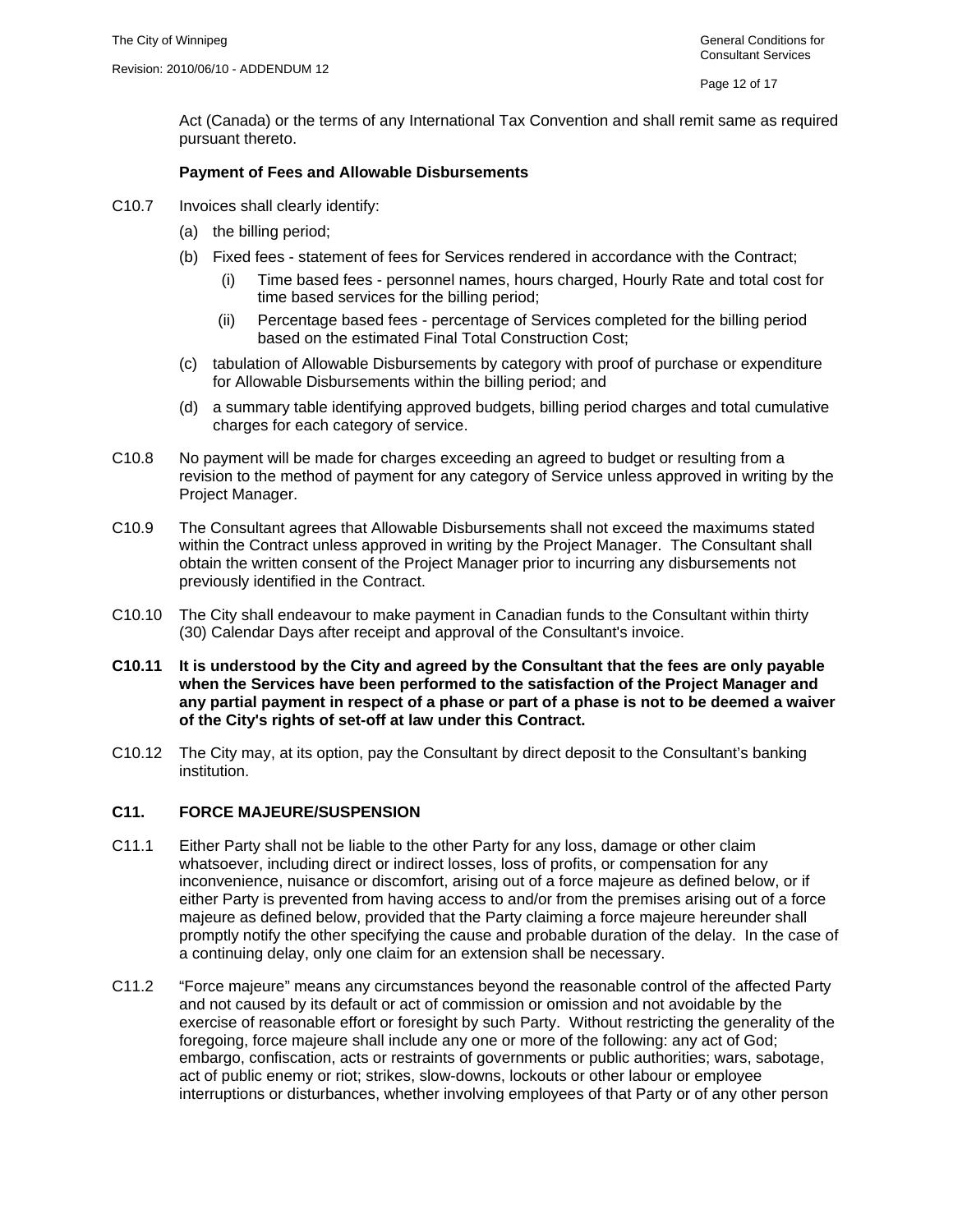over which that Party has no reasonable control; explosion, fire, radioactive contamination, flood or natural disaster. Lack of finances shall in no event be deemed to be a cause beyond a Party's reasonable control.

C11.3 The performance of any obligation suspended or delayed due to force majeure shall resume as soon as reasonably possible after the force majeure ends and the work schedule shall be adjusted by a period of time equal to the time lost due to such delays.

#### **C12. INDEMNITY**

- C12.1 The Consultant shall use due care in the performance of the obligations under this Contract to ensure no person is injured, no property is damaged or lost, and no rights are infringed.
- C12.2 The Consultant shall indemnify and save harmless the City from and against all claims, losses, damages, costs, expenses and fees, actions and other proceedings made, sustained, brought or prosecuted in any manner based upon, occasioned by or attributable to any injury, infringement or damage arising from any negligent act, defect, error or omission of the Consultant, its servants or agents or persons for whom it has assumed responsibility , including Subconsultants, in the performance or purported performance of this Contract to a maximum of the Contract Price plus two million dollars.
- C12.3 **Subject to C12.4,** the City has the right, acting reasonably and upon notice to the Consultant, to settle any such action, proceeding, claim or demand and charge the Consultant with the amount so paid or to be paid in effecting a settlement.
- **C12.4 The City and the Consultant agree that the applicable insurer will have a priority right to defend insured claims. Within fourteen (14) Calendar Days after the date on which the insurer is provided with a copy of the notice of claim, the insurer must advise the City and the Consultant if it intends to exercise its priority right to defend the claim.**
- **C12.5 In the event that the claim is settled by the insurer, all costs incurred in effecting the settlement are the responsibility of the Consultant and not the City.**
- **C12.6 In the event that the claim is unsuccessfully defended, either in whole or in part, then the City may charge the Consultant with the amount to be paid to satisfy the judgment or order.**
- C12.7 The Consultant shall pay to the City the value of all **reasonable** legal fees and disbursements required to settle any such claim or to defend the City against any such action, proceeding, claim or demand, notwithstanding that the settlement or defence of the said action, proceeding, claim or demand was undertaken on behalf of the City by a salaried employee of the City.
- C12.8 If the Consultant fails to make any payment required to be made to the City pursuant to the foregoing, the City shall be entitled to deduct the amount of such payment from any payment required to be made by the City to the Consultant under the Contract and/or take whatever other remedies against the Consultant that the City may have at law.

# **C13. DEFAULT, SUSPENSION AND TERMINATION**

- C13.1 An event of default will be deemed to have occurred if the Consultant:
	- (a) discontinues providing the Services; or
	- (b) is adjudged bankrupt or files for bankruptcy, becomes insolvent, makes a general assignment for the benefit of its creditors, or has a receiver or liquidator appointed in respect of its assets; or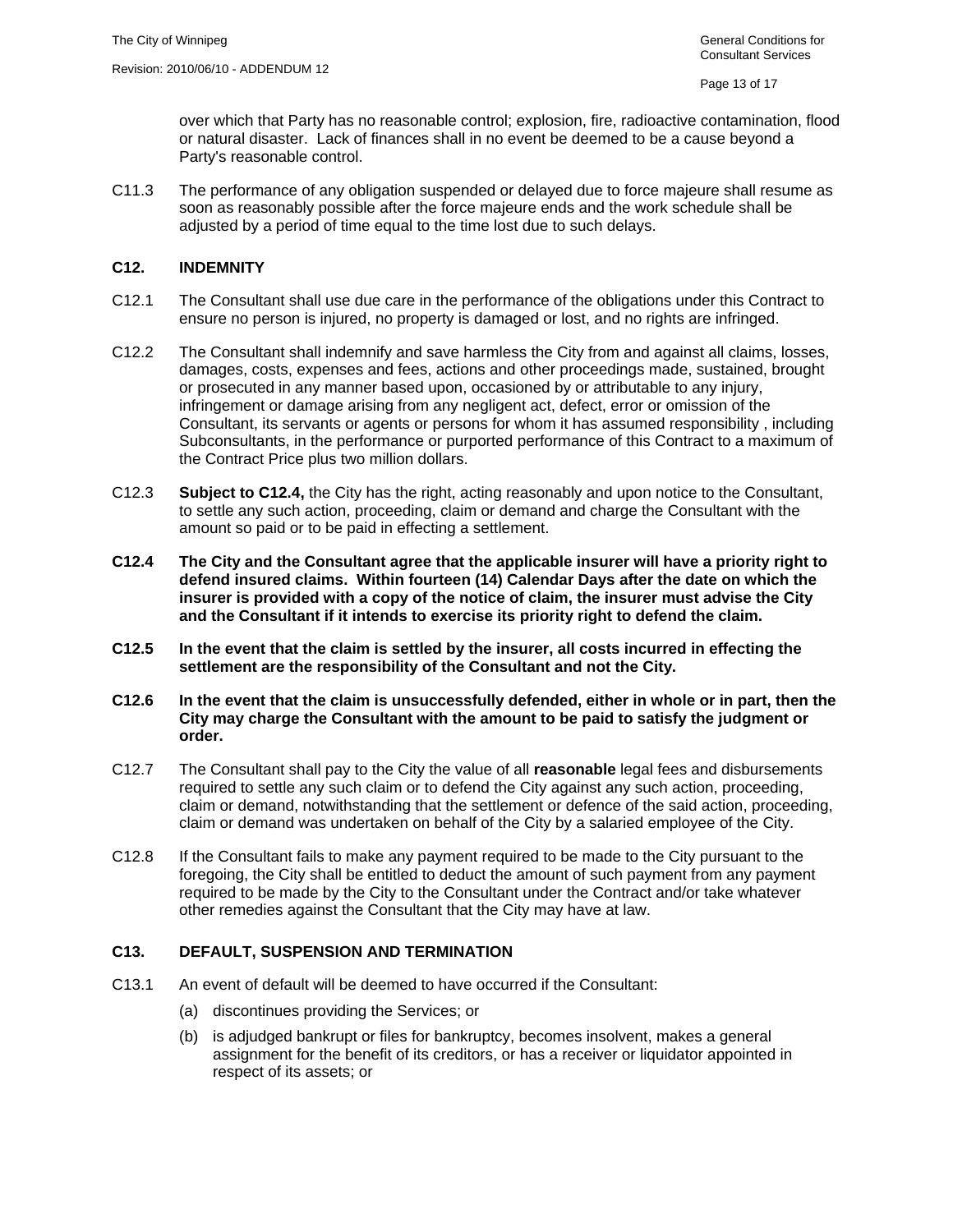- (c) is not performing or has not been performing the Services, or any part thereof in the City's best interests, in a competent and workmanlike manner and in all respects in strict conformity with the Contract; or
- (d) is not progressing continuously with the Services or any part thereof, and in such a manner as to ensure the completion of the Services or any part thereof, in accordance with the time schedule referred to herein; or
- (e) fails to comply with any laws, by-laws or statutory regulations; or
- (f) fails to submit any schedules, documents or information required by the Project Manager; or
- (g) refuses or neglects to comply with an order given by the Project Manager; or
- (h) commits any other breach of this Contract.
- C13.2 If in the opinion of the Project Manager an event of default has occurred, the City may by written notice require the default to be corrected. If within thirty (30) Calendar Days after receipt of such notice by the Consultant, such default has not been corrected, the City may do any one or more of the following:
	- (a) **acting reasonably**, withhold or retain the whole or part of any payment;
- C13.3 In addition, the City shall have the right to terminate this Contract due to a lengthy suspension or interruption of the Project as a consequence of a Force Majeure.
- C13.4 In addition, the City shall have the right to terminate this Contract for any reason whatsoever upon giving thirty (30) Calendar Days prior written notice to the Consultant.
- C13.5 Upon receipt of written notice of termination of this Contract, the Consultant shall perform no further services other than those reasonably necessary to close out its Services and pursuant to instructions provided by the Project Manager.
- C13.6 In the event that the City terminates this Contract as provided in C13.2, the City shall, upon completion of Close Out Services pursuant to C13.5, pay the Consultant only for the cost of the Services rendered and disbursements incurred by the Consultant in accordance with the terms of this Contract and remaining unpaid as of the effective date of such termination.
- C13.7 In the event that the City terminates this Contract as provided in C13.3 and C13.4, the City shall, upon completion of Close Out Services pursuant to C13.5, pay the Consultant for the cost of the Services rendered and disbursements incurred by the Consultant pursuant to the terms of this Contract and remaining unpaid as of the effective date of such termination, plus the Consultant's reasonable Termination Expenses as defined in C1.1(oo).

#### **Set-Off**

- C13.8 It is expressly understood and agreed that the City shall reserve a right of set-off for any default by the Consultant arising from the termination of this Contract, in addition to any other remedies that it may have at law.
- **C13.9 The Consultant may terminate this Agreement after providing the City with thirty (30) Calendar Days written notice of any alleged breach of this Contract by the City. The City shall have 30 days to remedy any alleged breach of this Contract, upon such notice, or if the default is not reasonably capable of being remedied within this period of time, then the City shall have such additional period of time as reasonably agreed to by the parties, to cure such breach.**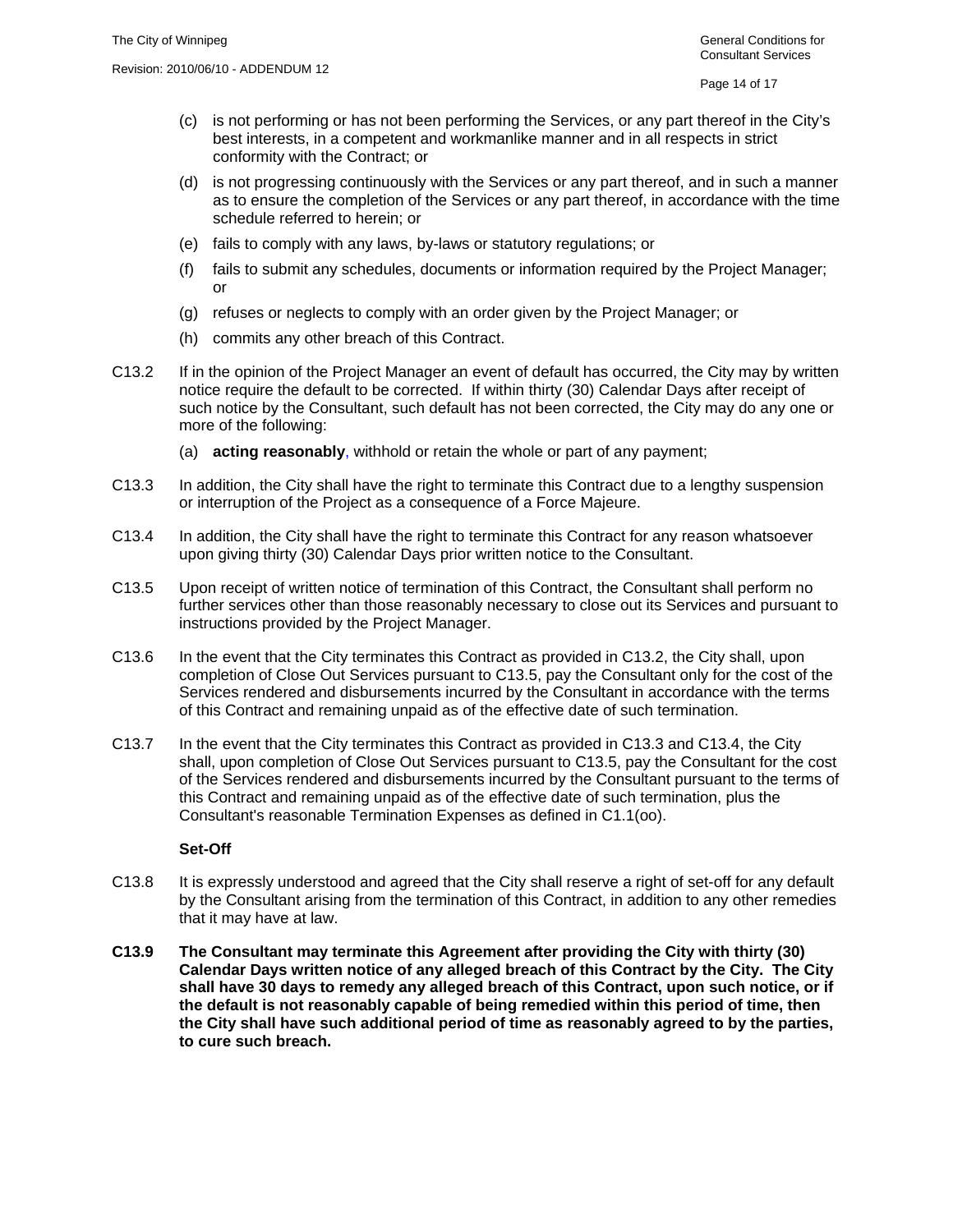# **C14. SUCCESSORS AND ASSIGNMENT**

- C14.1 This Contract shall inure to the benefit of and be binding upon the parties hereto and upon their respective successors and permitted assigns.
- C14.2 The Consultant shall not, without first obtaining the prior written approval of the Project Manager, assign this Contract or any payments thereunder.
- C14.3 Further to C7.9, if the Consultant proposes to engage a Subconsultant for any portion(s) of the Project, then the following information must be provided to the Project Manager, for his prior approval:
	- (a) the name and address of the Subconsultant;
	- (b) the services to be undertaken by the Subconsultant and how these relate to the Services of the Consultant;
	- (c) the personnel of the Subconsultant along with their qualifications who will perform the Services; and
	- (d) the fee of the Subconsultant for performing the Services.
- C14.4 Should the Consultant, upon obtaining the written consent of the Project Manager, enter into any Sub-Contract, the Consultant shall ensure that the new Subconsultant agrees in writing that all Services done by the Subconsultant shall be subject in all respects to the provisions of this Contract.
- C14.5 The Consultant shall obtain the written approval of the City before changing any Subconsultant previously approved by the City, or performing Services with its own forces, and must provide the Project Manager with the information detailed in C14.3 as well as outlining the reason(s) for the change.

#### **C15. MEDIATION AND ARBITRATION**

- **C15.1 If, at any time during the term or this Contract, any dispute, difference or question shall arise between the City and the Consultant regarding the Services, then every such dispute, difference or question may, with the consent of both the Chief Administrative Officer, on behalf of the City, and the Consultant, be referred to mediation.**
- C15.2 **The mediator shall be appointed by agreement of the parties. If a dispute cannot be settled within a period of thirty (30) Calendar Days from appointment of the mediator or from the date of the written request for mediation where either party has failed to respond or refused its consent for mediation, then with the consent of both the Chief Administrative Officer, on behalf of the City, and the Consultant, the dispute, difference or question may be referred to arbitration.**
- C15.3 The party desiring arbitration (the "Requesting Party") shall request the consent of the other party (the "Other Party") to refer a particular dispute, difference or question to arbitration.
- C15.4 The Other Party shall reply to the request within seven (7) Calendar Days of receiving same.
- C15.5 If the Other Party has consented to arbitration, the Requesting Party shall nominate an arbitrator (the "Requesting Party's Nominee") within seven (7) Calendar Days of receiving the reply. The Other Party shall have seven (7) Calendar Days after receiving notice of the nomination to accept or reject the Requesting Party's Nominee.
- C15.6 If the Other Party accepts the Requesting Party's Nominee, the dispute, difference or question shall be promptly referred to him or her.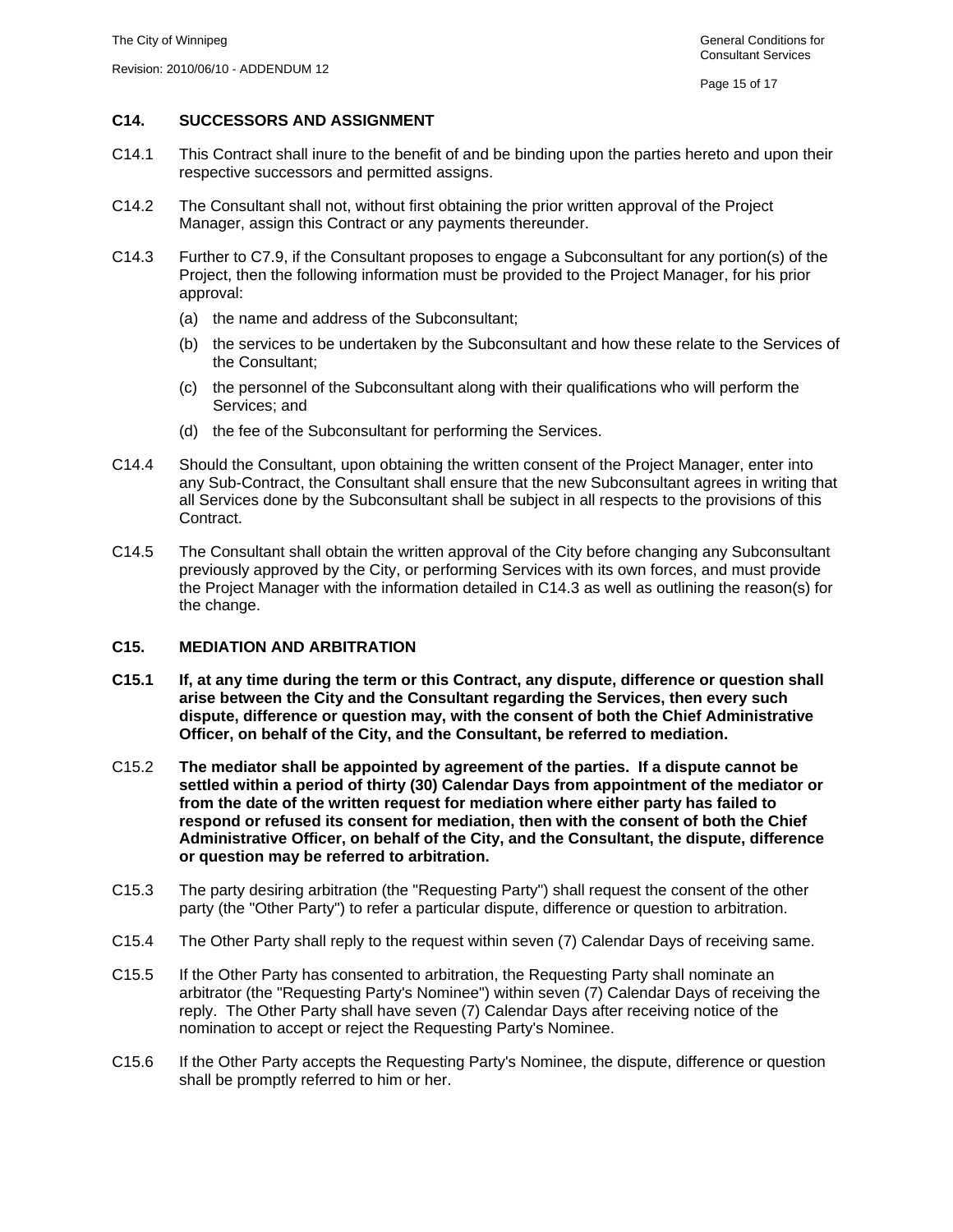- C15.7 If the Other Party rejects the Requesting Party's Nominee, it shall, within seven (7) Calendar Days of rejection, appoint its own arbitrator.
- C15.8 The Requesting Party shall, within seven (7) Calendar Days of receiving the Other Party's rejection, appoint its own arbitrator.
- C15.9 The arbitrators appointed under the foregoing sub-clauses (i) and (ii) shall, within seven (7) Calendar Days of the date on which the last of them was appointed, appoint a third arbitrator (the "Panel Chair") who will act as chair of the arbitration panel.
- C15.10 The Arbitration Act (Manitoba) or any successor legislation thereto shall apply to the arbitration in all respects except as expressly otherwise provided in these General Conditions.
- C15.11 The single arbitrator or the Panel Chair, as the case may be, shall determine the procedure to be followed in the arbitration, which shall be consistent with The Arbitration Act (Manitoba) or any successor legislation thereto.
- C15.12 Where the matter proceeds with a single arbitrator, each Party shall be responsible for its own legal expenses, expenses to produce expert evidence or other expenses voluntarily incurred, and for an equal share of the fees and expenses of the single arbitrator and of any other expenses related to the arbitration.
- C15.13 Where the matter proceeds with an arbitration panel, each Party shall be responsible for its own legal expenses, expenses to produce expert evidence or other expenses voluntarily incurred, for the fees and expenses of the arbitrator appointed by it, and for an equal share of the fees and expenses of the Panel Chair and of any other expenses related to the arbitration.
- C15.14 The duties and obligations imposed upon the Consultant by the Contract and the rights and remedies available to the City hereunder shall be in addition to and not a limitation of any duties, obligations, rights and remedies otherwise imposed upon the Consultant or available to the City at law.
- C15.15 The determination that any provision of this Contract is invalid or unenforceable shall not invalidate this Contract. If any court of appropriate jurisdiction deems any provisions hereof unenforceable, such provision shall be modified only to the extent necessary to render it enforceable and this Contract shall be valid and enforceable and the parties hereto agree to be bound by and perform same as thus modified.
- C15.16 This Contract may be modified by the parties hereto only by mutual agreement in writing and executed by both parties.

#### **C16. NOTICES**

- C16.1 All notices, requests, nominations, proposals, consents, approvals, statements, authorizations, documents or other communications required or permitted to be given under the Contract shall be in writing and shall be delivered by hand, by facsimile transmission (fax) or by mail.
- C16.2 All notices, requests, nominations, proposals, consents, approvals, statements, authorizations, documents or other communications to the City, except as expressly otherwise required in C16.3 or C16.4, or elsewhere in the Contract, shall be sent to the attention of the Project Manager.
- C16.3 All notices of appeal to the Chief Administrative Officer shall be sent to the attention of the Chief Financial Officer at the following address or facsimile number:

The City of Winnipeg Office of the Chief Administrative Officer Attn: Chief Financial Officer